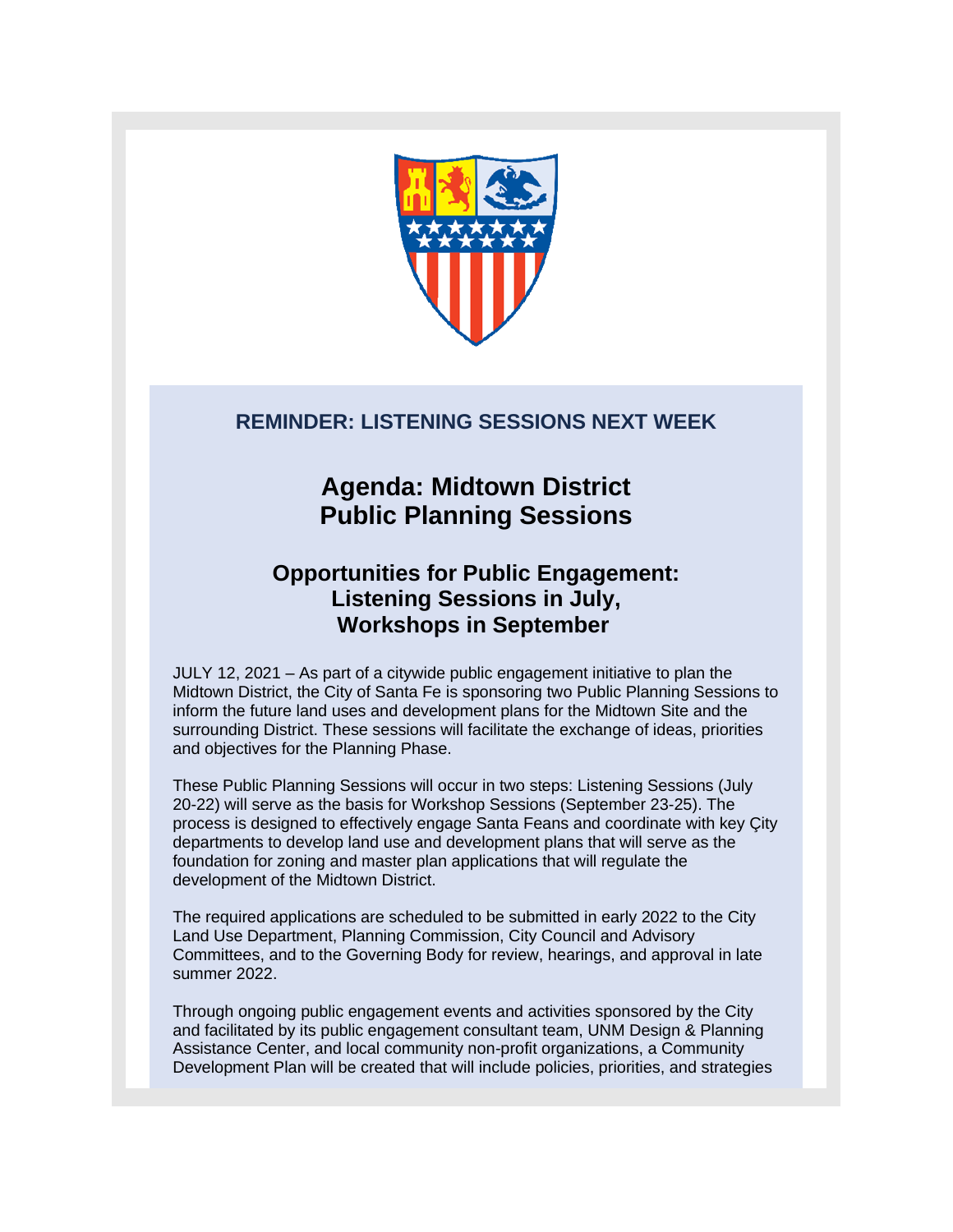for ensuring that public objectives are achieved as development plans are implemented. A variety of methods, opportunities, and access will be available to include all Santa Fe voices in creating an equitable and sustainable Midtown District.

This phase of planning builds on the Midtown Planning Guidelines, approved by [Resolution](https://r20.rs6.net/tn.jsp?f=001AklK_I5iKeXVVvT0e8nDh6JfQg4s_u5ckbBBgYxiVZUxfmXPf-Rz3Smk5W2BNVM9o2k1NVPssI8YZv5-lLH0Nhl3bFurGUxcUnNWgHfRWV_OqrYq8jRpktLi_vkjuGND4aCIGLgjEliWKXu43cDvHtXOso8twqfxTrUURZDPefLpPJMCC-tjLLqIf1DXjIQ6&c=3tVPx32kPHntUaq7wBiCloTMzUZJFog0DxIzBVezAfHyJdCfZ38H-w==&ch=ZP_aNEyCuKr7SWYMr488nF9Jt1vg2fUiZg6d52ZTJgf8O95vRHmkZg==) in 2018. The July and September Sessions, plus the public engagement events, are ongoing opportunities to learn about and discuss various development topics, such as:

- How will the Midtown Site be connected to adjacent neighborhoods and commercial areas to create a new city center?
- What kinds of public open spaces can and should be in Midtown?
- How will existing buildings be incorporated and reused?
- Where and what kinds of new housing can be accommodated?
- What type of commercial development is possible to generate new jobs and career paths?
- What green building and environmentally responsible site planning strategies can be implemented at the Midtown Site?
- How can the land be reused to create a place that is truly Santa Fe in recognition of its culture, people and history?

### **Midtown District Public Planning Session 1 Listening Sessions – July 20-22**

The July Listening Sessions begin on Tuesday, July 20, with the City's planning team engaging in focused conversations with key City department staff to gather specific technical information.

The Wednesday and Thursday (July 21 and 22) sessions include conversations with industry leaders and residents who will dig into land use and development issues. These are all-day sessions.

On Wednesday, July 21, the City's planning team will host an evening session that begins with a Midtown Site tour so participants can visualize and understand the site, followed by a public working session and presentation.

The Public Planning Sessions will be facilitated by the City's planning team and structured to encourage interactions with a site model, presentation boards, and planners in an open studio to share ideas, aspirations, and priorities for the future of the Midtown District. Translators and light refreshments will be provided.

The public, stakeholders, and media are invited to attend. **Registration** [here](https://r20.rs6.net/tn.jsp?f=001AklK_I5iKeXVVvT0e8nDh6JfQg4s_u5ckbBBgYxiVZUxfmXPf-Rz3Smk5W2BNVM9TxvIsVA89idDBYNeM0nz3_NAPsjAqRClVlE7ziDPGprMP_GXuP60WMBRvsUszXH1-W31KMqxd8WfqtqWXnB5j6PfyHgSym-QHDoIS9Q78FTkmYNvklZbFZxIRroFNgWPIndVhy3cvQchsXuSrRCcBGwWxPoP1wjihoLMjsTncR0GZfLrWSUzbdNeIsC6NFzy&c=3tVPx32kPHntUaq7wBiCloTMzUZJFog0DxIzBVezAfHyJdCfZ38H-w==&ch=ZP_aNEyCuKr7SWYMr488nF9Jt1vg2fUiZg6d52ZTJgf8O95vRHmkZg==) is preferred but not required.

#### **July 21**

**Daytime Session:** 9:00 a.m.–12 p.m. and 1 p.m.–4:00 p.m. **Where**: Community Convention Center Nambe Room, 201 W. Marcy Street, Santa Fe. Parking at [119 South Federal Place](https://r20.rs6.net/tn.jsp?f=001AklK_I5iKeXVVvT0e8nDh6JfQg4s_u5ckbBBgYxiVZUxfmXPf-Rz3Smk5W2BNVM9IMUJRsu2r1_Yheb4OSM10kr2_ki32Vk1eQOyULcce6fjRYt9Rw11TSqbKGs3SZIgzjGTQ8CY3R5lV7PMP93GPKpExu6OIZXNpoeg9vh4uQJm0WgPgwNctG6uv8wDd03_0FOqBFFkUfzyAIDAvSJrcyNCGcjudxkoGrH63fF7pYTxSyT9T69GuwaejZ6mJS08DnP55QvB3Mryku5oq2e_OnBuvAhUrKw5jX3ZKV8yYW9AiOEljydIJET1QVi9ObDY8QF1XHp6r_l0MkrTkJoLz8BSQtGO7gxqkrUGTgm2SJaEDnViWisi87fDOfNsBC4wa7Ar5VItPY60NdP4c2hz1oNn6nK79wbhRiWix47SH_V48Gr7IqyD_iQYJBVjt3PO-JWZBzdnq1sTSbzb7Oc8HfPcY3VZzJVn4BOxOtvI1XGxko5renYesuaCeCfFuYH-XEmsPqY9Dgo6b-x7VQc4vrtlfRmZBzVWLffISldMwKh8jR7yjxmjQqgkEShChBfUBq-LGq1B67T4gdOQ6e1aA1tW-aDIyhdqFymcmQZn_k_tZXJc2bpWwTUzxEiQKxs1HMe9TZvcf5BLVwG1e52-V-TgvGk14LU__o594aczHypAmVmSUGtLsUQWToAgzz2Vi_79ncSMh-NV3E7Le8njGT_V7WW-M0ycfcTrDvMdbLFNiAnWXS_IlXqj10pS__vVPZ9RnSI1yqzp4sqShLDlFWQOSZc94wC3DfAzUixwzKs2p8ueNc0Q1GmTrpQwOOPQyY5hpdAEGimhnm8nJQKFzaW7XVhfLaD2cW7WU3u9oplY16YN1fs3gvJv4C4h2DV_go-aW3LWbwtQ-XDoR1nsW1VkC6TvZz7OLyjFU0JJUaPK5MP0-ZHLM_JW_GA6ukISLQWYDdSr9z_MUEgNWynlsK0pMKRjG_erShlJEYRvPxvdNpqqGoIuqQ1Y6gfnDom1jvfP6QMsgMGGOYm4ZFchXL9VXgXc63lEXlLMgET0DXDoBcpPRaYLXtFgm7MpN0R8aSCpIeOXqpOmY63oosqAV0RPT1XYTwZLguQt-2i2NlHAvGACmyc0Erkl8cLxQgPgPnOBdtRfsUQrR0G4j3JjkxJHsjPClzuMslwMAk0Q6Yppnp_mkd9TuN0Vh7oe1kmsUoy33NlIjevxKy0mFXhp5G2kOHnu8g7Uju8rVp1QSuT6ppnKvqAB9V0zTsoT1AjAloeEl-s5UdnBJxxxzvxbIHdk606gP8Kep5Ik6f28J-XJ-L5pwD99V3Na_6yWDxsYX3UBUVCzj8sXU2o4g9AbDzkqkHcwSll_&c=3tVPx32kPHntUaq7wBiCloTMzUZJFog0DxIzBVezAfHyJdCfZ38H-w==&ch=ZP_aNEyCuKr7SWYMr488nF9Jt1vg2fUiZg6d52ZTJgf8O95vRHmkZg==) .

**Evening Session**: 5:00 p.m. – 6:00 p.m. (Site Walk) and 6:00 p.m. – 8:00 p.m. (Workshop and Presentation)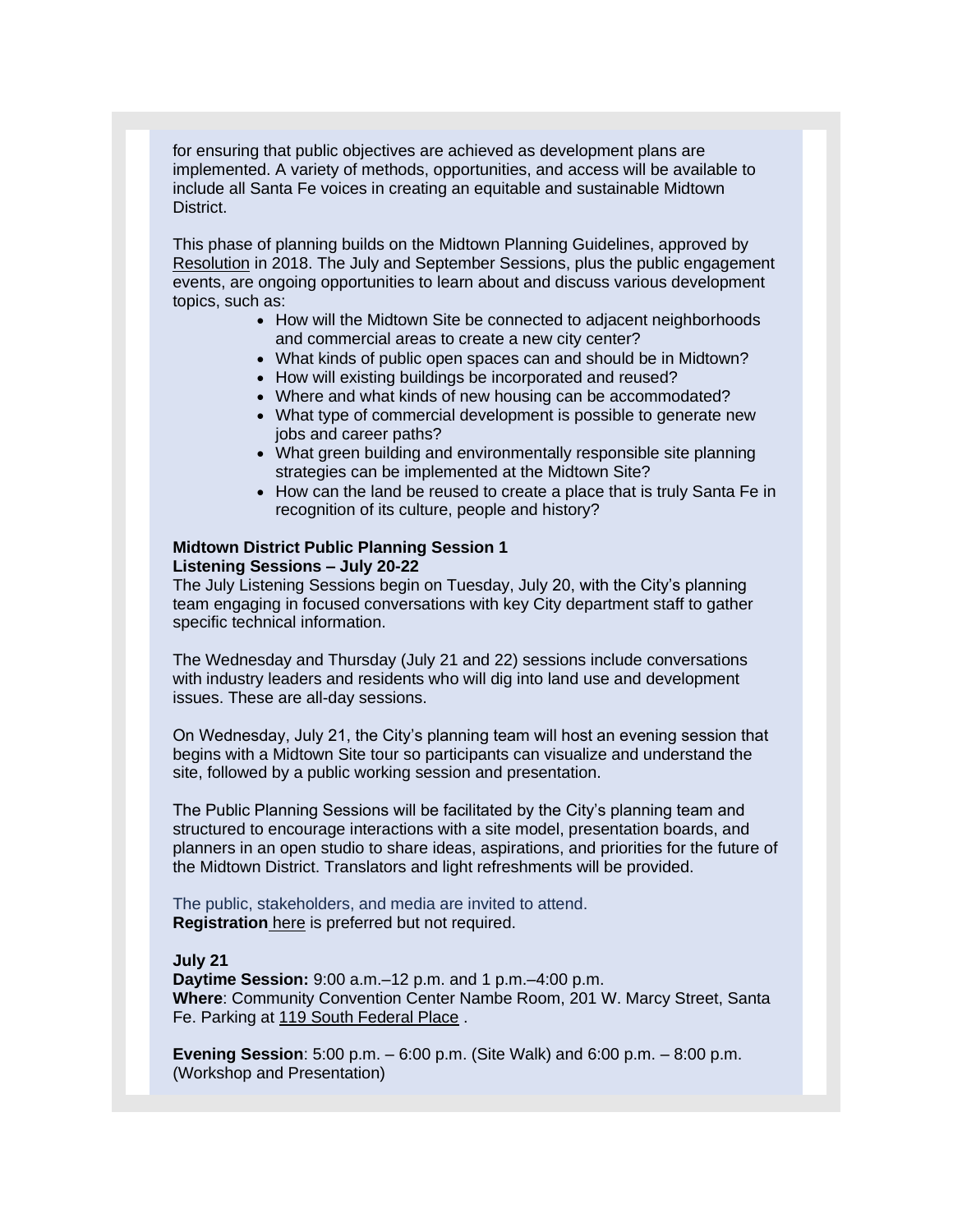**Where**: Midtown Site, 1600 St. Michaels Drive, Santa Fe, Building location to be determined.

#### **July 22**

**Daytime Session**: 9:00 am – 12:00 p.m. **Where:** Community Convention Center Nambe Room, 201 W. Marcy Street , Santa Fe. Parking at [119 South Federal Place.](https://r20.rs6.net/tn.jsp?f=001AklK_I5iKeXVVvT0e8nDh6JfQg4s_u5ckbBBgYxiVZUxfmXPf-Rz3Smk5W2BNVM9IMUJRsu2r1_Yheb4OSM10kr2_ki32Vk1eQOyULcce6fjRYt9Rw11TSqbKGs3SZIgzjGTQ8CY3R5lV7PMP93GPKpExu6OIZXNpoeg9vh4uQJm0WgPgwNctG6uv8wDd03_0FOqBFFkUfzyAIDAvSJrcyNCGcjudxkoGrH63fF7pYTxSyT9T69GuwaejZ6mJS08DnP55QvB3Mryku5oq2e_OnBuvAhUrKw5jX3ZKV8yYW9AiOEljydIJET1QVi9ObDY8QF1XHp6r_l0MkrTkJoLz8BSQtGO7gxqkrUGTgm2SJaEDnViWisi87fDOfNsBC4wa7Ar5VItPY60NdP4c2hz1oNn6nK79wbhRiWix47SH_V48Gr7IqyD_iQYJBVjt3PO-JWZBzdnq1sTSbzb7Oc8HfPcY3VZzJVn4BOxOtvI1XGxko5renYesuaCeCfFuYH-XEmsPqY9Dgo6b-x7VQc4vrtlfRmZBzVWLffISldMwKh8jR7yjxmjQqgkEShChBfUBq-LGq1B67T4gdOQ6e1aA1tW-aDIyhdqFymcmQZn_k_tZXJc2bpWwTUzxEiQKxs1HMe9TZvcf5BLVwG1e52-V-TgvGk14LU__o594aczHypAmVmSUGtLsUQWToAgzz2Vi_79ncSMh-NV3E7Le8njGT_V7WW-M0ycfcTrDvMdbLFNiAnWXS_IlXqj10pS__vVPZ9RnSI1yqzp4sqShLDlFWQOSZc94wC3DfAzUixwzKs2p8ueNc0Q1GmTrpQwOOPQyY5hpdAEGimhnm8nJQKFzaW7XVhfLaD2cW7WU3u9oplY16YN1fs3gvJv4C4h2DV_go-aW3LWbwtQ-XDoR1nsW1VkC6TvZz7OLyjFU0JJUaPK5MP0-ZHLM_JW_GA6ukISLQWYDdSr9z_MUEgNWynlsK0pMKRjG_erShlJEYRvPxvdNpqqGoIuqQ1Y6gfnDom1jvfP6QMsgMGGOYm4ZFchXL9VXgXc63lEXlLMgET0DXDoBcpPRaYLXtFgm7MpN0R8aSCpIeOXqpOmY63oosqAV0RPT1XYTwZLguQt-2i2NlHAvGACmyc0Erkl8cLxQgPgPnOBdtRfsUQrR0G4j3JjkxJHsjPClzuMslwMAk0Q6Yppnp_mkd9TuN0Vh7oe1kmsUoy33NlIjevxKy0mFXhp5G2kOHnu8g7Uju8rVp1QSuT6ppnKvqAB9V0zTsoT1AjAloeEl-s5UdnBJxxxzvxbIHdk606gP8Kep5Ik6f28J-XJ-L5pwD99V3Na_6yWDxsYX3UBUVCzj8sXU2o4g9AbDzkqkHcwSll_&c=3tVPx32kPHntUaq7wBiCloTMzUZJFog0DxIzBVezAfHyJdCfZ38H-w==&ch=ZP_aNEyCuKr7SWYMr488nF9Jt1vg2fUiZg6d52ZTJgf8O95vRHmkZg==)

**Note:** Local public health orders and guidelines will be observed. **Information:** [MidtownDistrictSantaFe.com](https://r20.rs6.net/tn.jsp?f=001AklK_I5iKeXVVvT0e8nDh6JfQg4s_u5ckbBBgYxiVZUxfmXPf-Rz3Smk5W2BNVM9oqpvj8jfQ_rkj-nSb0C_zaYenhQP0efRhflcKrnkmOtg5j1mAbhZCzp4RyBobKxbVtPznaJNaEsPk7QVCmoHZigjOBOC3Zcb5LeR23_SJKq0iu_71SWD2-ldZb3jeUDli62n7T19SaHD2oASana7HcDBvMz-bwePYeepF4J74r_i7-HcojOhJydz_esTEbgrwkrLso3qAy9wjgGMAHck6JnyS8oQfTOSZTj30r9wD0cFueITltEsR1iflQuESH6eRRajoxeDNQ8ybSPQACPA6ZhojHo1noMw2LghNtqM1ODkRH1qDwzAuYaZHdFt9PTVZcJVPCTJN-LAlafSQ3RvgahEABk7LcSDeCvnDI0xhvY63WSBMNv3Uu2DL6XVWWDn_vRgEgYFewYsCrFYsFOs_sEiN6qnpgvNwTSWceFJeQhdY9Rws31TvX-6sirhg7wfC2coa-n6cBatItA6ESRVeFQWzgw8Qg9vdVMDj7yihtUErQocHfC3QJW8OD5GVVySINtw1B3KVsDX7PS8-Au7ZUWpV0vJbQXhRsTeBplYAW5EfpJ-bgdmbRDEdbRWOBwqXjfBw3hn2EO_OiAkt9HwEs8aTvGr2SdOUjBvnjuPIIh_-K82AuOWGm0u1L-Bo6bG-GCll-tkeeeNzklBxOpFbw==&c=3tVPx32kPHntUaq7wBiCloTMzUZJFog0DxIzBVezAfHyJdCfZ38H-w==&ch=ZP_aNEyCuKr7SWYMr488nF9Jt1vg2fUiZg6d52ZTJgf8O95vRHmkZg==) 

#### **Midtown District Public Planning Session 2 Workshop Sessions – September 23, 24, 25**

The Workshops will include discussions, meetings, presentations, and open studios that will enable participants to interact with planners, as land use and development plans begin to unfold. These plans will be the basis of zoning and master plan applications that will require regulatory public reviews, hearings, and comment periods that conclude with approvals by the Planning Commission and Governing Body.

**When:** September 23 - 25 (Thursday-Saturday) **Daytime Sessions:** 9:00 a.m. - 4:00 p.m. at Convention Center **Evening Sessions:** 6:00 p.m. - 8:00 p.m. at Midtown Site **Presentation:** Saturday, 10:00 – Noon at Midtown Site

**Invited:** Members of the Public and the Media. **Note:** Local public health orders and guidelines will be observed. **Information:** [MidtownDistrictSantaFe.com](https://r20.rs6.net/tn.jsp?f=001AklK_I5iKeXVVvT0e8nDh6JfQg4s_u5ckbBBgYxiVZUxfmXPf-Rz3Smk5W2BNVM9yx15C3q6H-lEZKzpN0E_J3zCD6EOx3o_n1_G8jwFAV7_kWm00qdThUixSNf7qeW42TDhEZGgT-F3DxIDNSDIbGIhPrSmH-s3pLuSBbXBOcXE5Byc5PLNJsv3d9cwTr4ZoAEfV13DN2UpE08_vqMroOG7g3YfJFB1-L7K-UsFDbuwJ_xqbNvJcohPWdEI94B26NnK9Gn0AnVntRwPQUHuGHj0LpnHvSzaOaqLEGx4jFDASrAH8clSr-LBPdVJEYhh1RmMMHu4Ow9ncCR6dWtwSV7LIzd7042d6aQTnMiIgjZgtYmK6tXQm2f6c6E-3Xx7mL5vQxQiYDQSb52Vk6CnGg6TEFkRT7bXsKJ7Jv2a4ZXzD7q4qX5hbLwP8hkBVJs8wQtEU9svgGuUuWVGnDTMVSarMaB7-oSOCMuTvGWSesykNLYMbksuG1VADZn4mzG_fh9CmT9kda0fmXZPkLz4vXej2VpTYJ3K3Yumbj13kwyJ06X8RVFq1sGrSK3vP-ayYboESaVqrSpapQjsoL1o5SSdAnpUHJGk0VOPUw4fZL7v6QqwK5prBANIRP3WVAdymlhh4pQXoP2ICvEkXx03W6edFOw-5sfFybbmO5XLi-M2p1p7TjTL1kKmlFT9hxqzepqAjGBeDNY=&c=3tVPx32kPHntUaq7wBiCloTMzUZJFog0DxIzBVezAfHyJdCfZ38H-w==&ch=ZP_aNEyCuKr7SWYMr488nF9Jt1vg2fUiZg6d52ZTJgf8O95vRHmkZg==)

**Mayor Alan Webber encourages the public to participate:** "The Midtown District is the geographic heart of the city and the Public Planning sessions will literally give residents the opportunity to participate in shaping the landscape of Santa Fe for decades to come. I invite and urge residents to participate in these sessions to listen, learn and share their own ideas and aspirations for the development of the Midtown Site and its neighborhood."

**Rich Brown, Community and Economic Development Director describes the process:** "The summer listening sessions will help shape the September workshops that will give greater depth and detail to the 2018 Midtown Planning Guidelines the public initially determined were uses and values for creating the future Midtown District."

## **Midtown District Plans**

**Land Use Plan:** Identifies the types of uses that can and cannot be developed within the Midtown District. The Land Use Plan will be the basis for a regulatory zoning application.